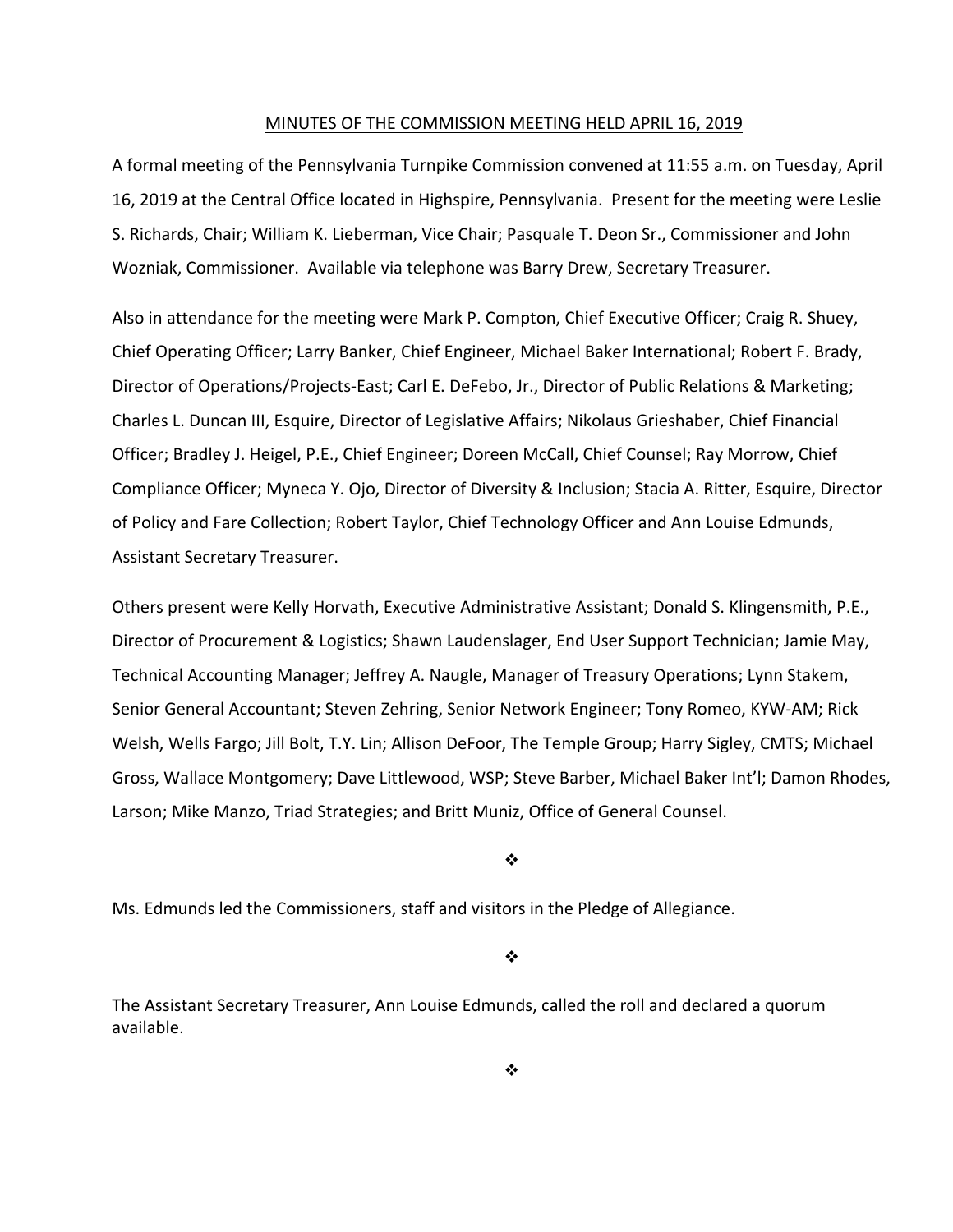### SUNSHINE ANNOUNCEMENT

The Commissioners met in Executive Session prior to today's Formal Agenda Session to consider matters of Personnel, which included an annuitant, new hires, reclassifications, terminations and vacancies.

The Commissioners also engaged in non‐deliberative, informational discussions regarding various actions and matters, which have been approved at previous public meetings.

 $\cdot$ 

# PUBLIC COMMENT

Ms. Edmunds: The public is welcome to address the Commission regarding items listed on the Agenda or other items not listed on the Agenda that are within the Commission's authority or control.

In order to conduct an orderly and effective meeting, all persons wishing to address the Commission should have signed in a requested time to speak. If you have not done so, you are invited to do so at this time.

There were no requests to address the Commission.

❖

# MINUTES OF THE MEETING

Motion‐That the Minutes of the meeting held April 2, 2019 be approved and filed as submitted ‐was made by Commissioner Wozniak, seconded by Commissioner Deon, and passed unanimously.

### COMMUNICATIONS

Motion‐That the Commission approves the memos received from the Chief Counsel and the Director of Procurement & Logistics‐was made by Commissioner Wozniak, seconded by Commissioner Deon, and passed unanimously.

 $\bullet^{\bullet}_{\bullet} \bullet$ 

### PERSONNEL

Motion‐That the Commission approves the Personnel as submitted‐was made by Commissioner Wozniak, seconded by Commissioner Deon, and passed unanimously.

 $\bullet^{\bullet}_{\bullet} \bullet$ 

### UNFINISHED BUSINESS

No Unfinished Business to consider.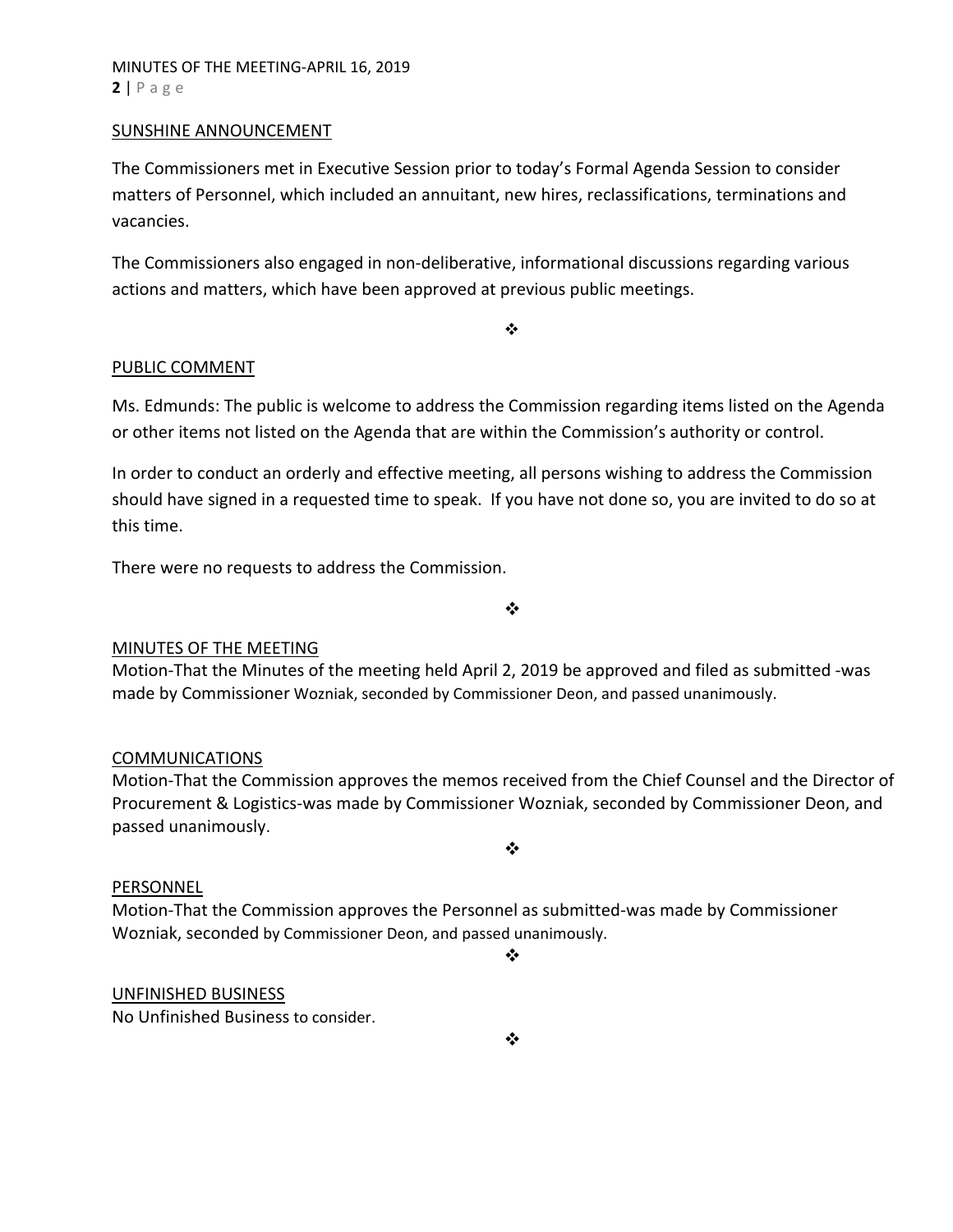### NEW BUSINESS

# OPEB

Motion‐That the Commission approves the transfer of an additional \$30,000,000.00 to the Pennsylvania Turnpike Commission Retiree Medical Trust (OPEB) for Fiscal Year 2019, to help reduce future operating expense growth ‐was made by Commissioner Wozniak, seconded by Commissioner Deon, and approved unanimously.

❖

# AGREEMENTS

Motion‐That the Commission approves negotiation and execution of the Agreements and a Supplement for the items listed in memos "a" through "d":

- a. Supplemental Reimbursement Agreement with PECO Energy Company, to reimburse PECO for the engineering and utility relocation work necessary for the I‐95 Route 13 connector, for an additional \$438,270.19 due to limited allowable working hours and higher labor costs; for a revised not-toexceed amount of \$752,121.25;
- b. Reimbursement Agreement with Duquesne Light Company (DLC), to reimburse DLC for the design studies and engineering for the relocation of DLC's transmission towers and various lines necessary for construction of the Mon/Fayette Expressway, Sections A, B & C; at a not‐to‐exceed amount of \$4,785,777.00;
- c. Reimbursement Agreement with Norfolk Southern Railroad, to reimburse the railroad for the engineering work necessary for the repairs on Bridge NB-327 at MP A51.76, at a not-to-exceed amount of \$25,000.00;
- d. Deed of Relinquishment with Southern Alleghenies Conservancy, to extinguish the covenant requiring the Commission to approve future transfer of right‐of‐way property in Bedford and Fulton Counties (Ray's Hill Tunnel and Sideling Hill Tunnel) for recreational purposes and to extinguish the reversionary interest held by the Commission for future highway uses.

‐was made by Commissioner Wozniak, seconded by Commissioner Deon, and passed unanimously.

❖

# RIGHT‐OF‐WAY REQUEST

Motion-That the Commission approves the Right-of-Way Requests for the items listed in memos "a" through "e":

a. Acquisition of Right-of-Way #14S291-1 (Robert W. & Christa E. Wilson; Kenneth A. Bernardi d/b/a Sandy Lake), a total take parcel necessary for construction of the Mon/Fayette Expressway, Rt. 51 to I‐376, by authorizing payment of \$71,595.00 representing business dislocation damages, personal property loss and search costs to Kenneth A. Bernardi d/b/a Sandy Lake; and authorize the payment of additional statutory damages as calculated by the Right‐of‐Way Administrator and approved by the Chief Counsel;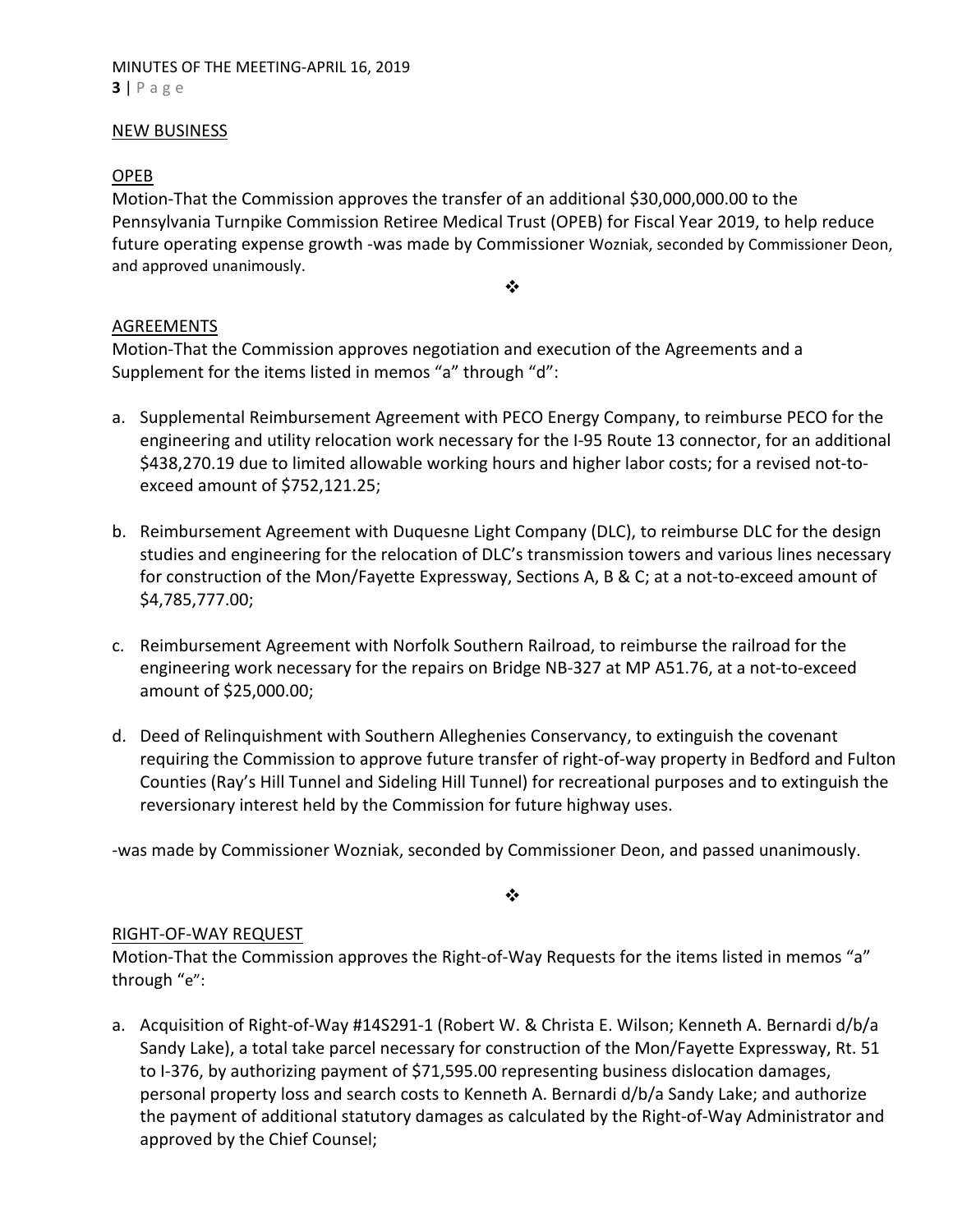### MINUTES OF THE MEETING‐APRIL 16, 2019 **4** | Page

- b. Acquisition of Right‐of‐Way #1A164‐B (Estate of Richard A. Giles, Sr.), a total take parcel necessary for the Donegal slide remediation project at MP 90.20 by authorizing payment of up to \$4,000.00 for Section 710 statutory damages; also authorize payment of \$1,000.00 representing partial payment of the same to Snyder & Snyder, Attorneys at Law, PLLC;
- c. Acquisition of Right‐of‐Way #14S232 (Christopher J. & Yan Fang Clair), a total take parcel necessary for construction of the Mon/Fayette Expressway by authorizing payment of \$57,615.67 representing fair market value, pro‐rated taxes and recording fees to Universal Settlement Services of PA, LLC, escrow agent; authorize the appropriate Commission officials to execute the Agreement of Sale and other documents that may be required for closing; authorize the payment of additional statutory damages as calculated by the Right‐of‐Way Administrator and approved by the Chief Counsel; and payment of fair market value to the property owners is contingent upon the delivery of a deed as prepared by the Legal Department;
- d. Acquisition of Right‐of‐Way #14S376‐1 (S & S Auto Service, Inc.; Kayla Krivjansky; Scott Unrue), a total take parcel necessary for construction of the Mon/Fayette Expressway by authoring payment of \$28,350.00 representing down payment supplement to Financial Dimensions, Inc., escrow agent; authorize payment of \$6,155.62 representing residential actual move costs to South Hills Movers, Inc.; also authorize payment of \$500.00 representing residential fixed schedule move costs to Kyla Krivjansky and Scott Unrue; and authorize payment of additional statutory damages as calculated by the Right‐of‐Way Administrator and approved by the Chief Counsel;
- e. Acquisition of Right‐of‐Way #14S235 (Karyn A. Laychack Leonard; Harry L. Leonard), a total take parcel necessary for construction of the Mon/Fayette Expressway, Rt. 51 to I‐376, by authorizing payment of \$69,068.15 representing fair market value, pro‐rated taxes and recording fees to Universal Settlement Services of PA, LLC, escrow agent; authorize the appropriate Commission officials to execute the Agreement of Sale and other documents that may be required for closing; authorize the payment of additional statutory damages as calculated by the Right‐of‐Way Administrator and approved by the Chief Counsel; and payment of fair market value to the property owners is contingent upon their delivery of a deed as prepared by the Legal Department.

‐was made by Commissioner Wozniak, seconded by Commissioner Deon, and passed unanimously.

 $\bullet \bullet$ 

# OCIP

Motion‐That the Commission approves payment of the invoice to ACE, through our broker AON, for a total amount of \$94,414.00, which represents the premium for the Owner Controlled Insurance Program (OCIP) for the Southern Beltway, US 22 to I‐79 (through June 18, 2021)‐was made by Commissioner Wozniak, seconded by Commissioner Deon, and passed unanimously.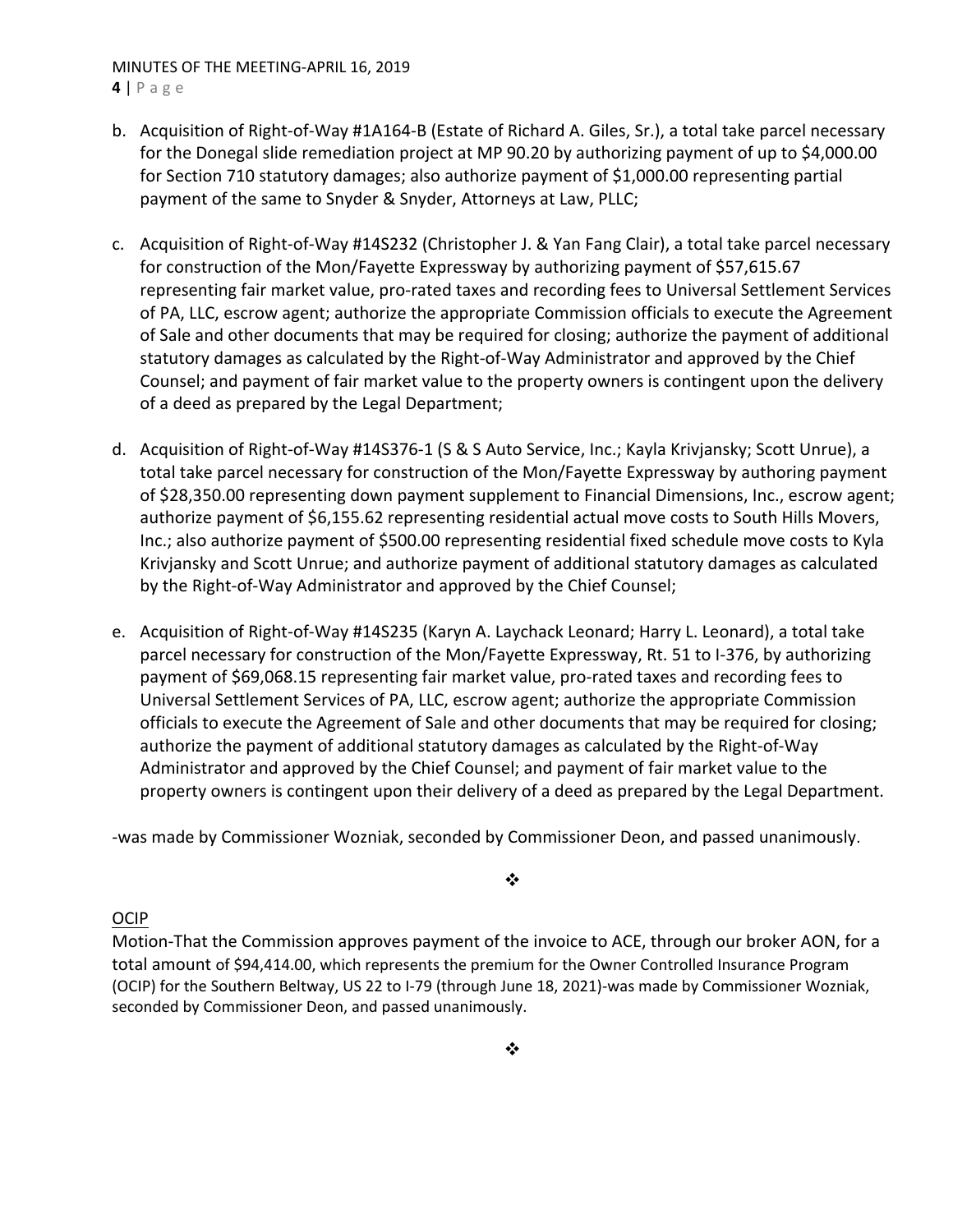### MINUTES OF THE MEETING‐APRIL 16, 2019 **5** | Page

# PURCHASE ORDERS

Motion‐That the Commission approves the Change Orders and Issue Purchase Orders for the items listed in memos "a" and "b":

- a. AV room upgrade and expansion (April 2019 April 2020), utilizing the Commonwealth's contract with Visual Sound, Inc.; at a total award of \$800,000.00;
- b. Change Order to the contracts for delineation markers, to cover requirements through the end of the contract (December 31, 2019): Uniquesource Products \$200,000.00 Pexco, LLC 100,000.00 Ennis Flint 0.00 TOTAL CHANGE ORDERS: \$300,000.00

‐was made by Commissioner Wozniak, seconded by Commissioner Deon, and passed unanimously.

❖

### AWARD OF CONTRACTS

Motion-That the Commission approves the Award of a Contract for the item listed in memo "a":

a. Contract #T‐085.00R003‐3‐02 for bituminous resurfacing between MP 84.93 and MP 94.13, and shoulder and slope work between MP 94.13 and MP 99.00, to the lowest responsive and responsible bidder, Lindy Paving, Inc.; at a not‐to‐exceed amount of \$25,477,912.21 and a contingency of \$1,000,000.00;

‐was made by Commissioner Wozniak, seconded by Commissioner Deon; Commissioner Lieberman abstained.

VICE CHAIR LIEBERMAN: I abstain on this item because Lindy Paving, Inc. is a client of my firm.

Motion-That the Commission approves the Award of a Contract for the item listed in memo "b":

b. Contract #T‐258.77R001‐3‐02 for Lawn Service Plaza auxiliary truck parking (MP 258.77), to the lowest responsive and responsible bidder, Hempt Bros., Inc.; at a not‐to‐exceed amount of \$6,669,728.23 and a contingency of \$250,000.00.

‐was made by Commissioner Wozniak, seconded by Commissioner Deon, and passed unanimously.

 $\bullet^{\bullet}_{\bullet} \bullet$